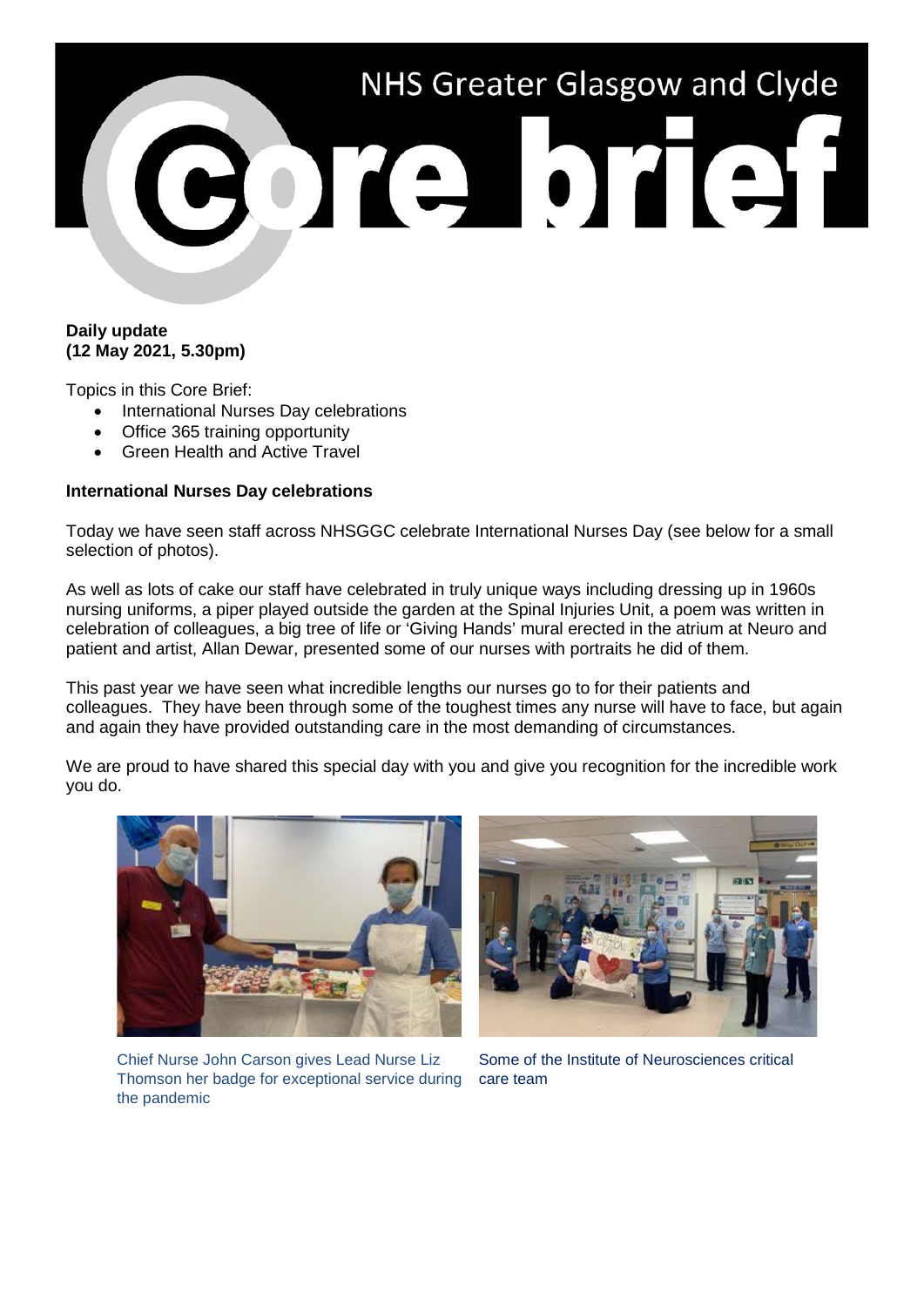





Chief Nurse, John Carson, gives a COVID exceptional service badge to Interim Lead Senior Charge Nurse, Debbie McCoach at IND celebrations at GRI